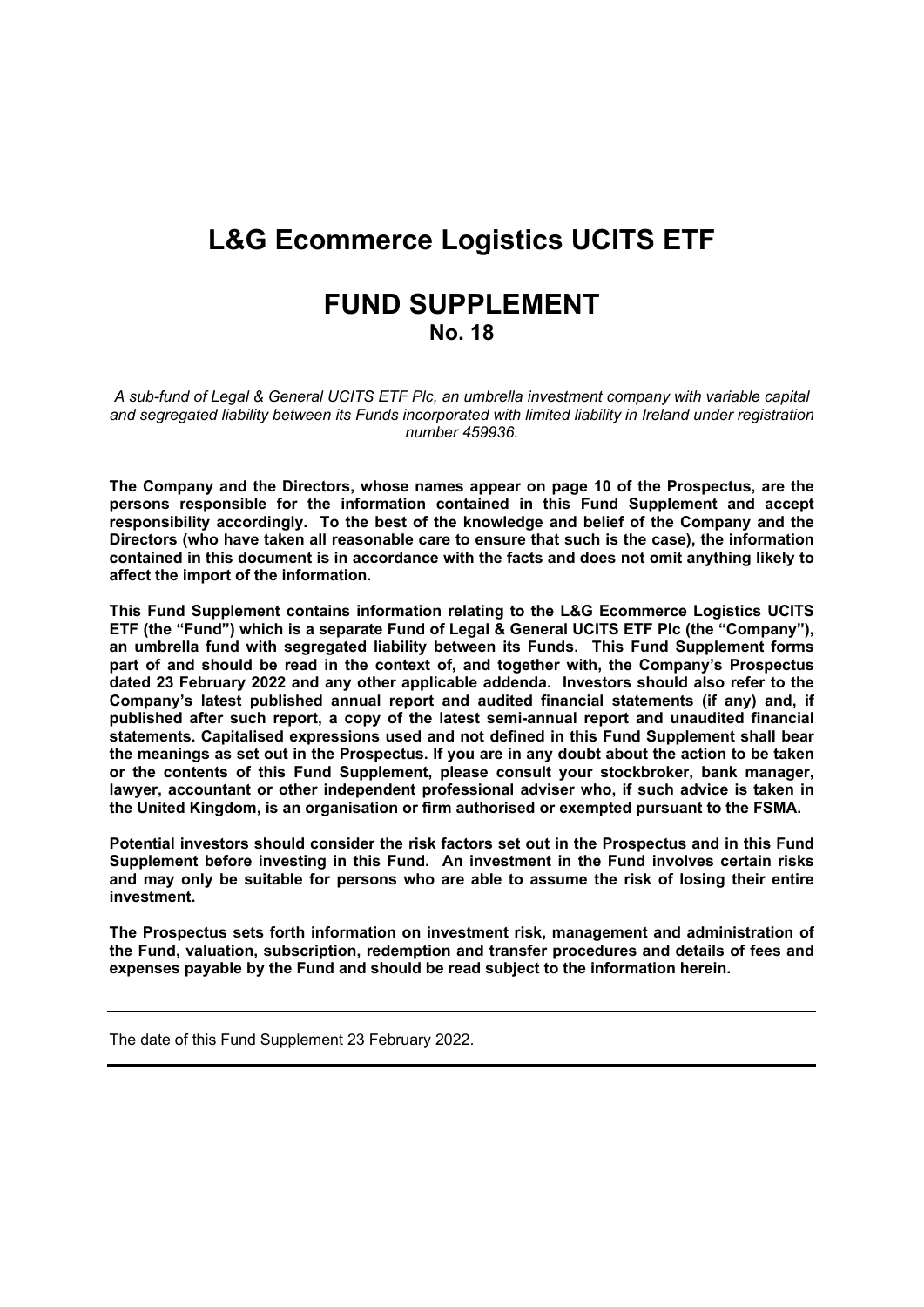### **INVESTMENT OBJECTIVE**

The investment objective of the L&G Ecommerce Logistics UCITS ETF (the "**Fund**") is to provide exposure to a basket of logistics service providers and technology companies who are engaged in ecommerce.

### **INVESTMENT POLICY**

In order to achieve this investment objective, the Fund will seek to track the performance of the Solactive eCommerce Logistics Index Net Total Return (the "**Index**"), subject to the deduction of the TER and other expenses associated with operating the Fund as further described in the *"Fees and Expenses"* section of the Prospectus. It will do so by investing primarily in a portfolio of equity securities that, as far as possible and practicable, consists of the component securities of the Index in similar proportions to their weightings in the Index and may **have exposure to or invest directly up** to 20% of its Net Asset Value in shares issued by the same body, which limit may be raised to **35% for a single issuer in exceptional market conditions, including (but not limited to) circumstances in which such issuer occupies a dominant market position.**

Where it is not possible or practicable for the Fund to invest directly in all of the component securities of the Index (for reasons such as, but not limited to, where this would involve difficulties or substantial costs, where one or more securities in the Index becomes temporarily illiquid or unavailable, or as a result of legal restrictions or regulatory limitations that apply to the Fund but not the Index) and/or where consistent with its investment objective, the Fund may also invest in the following additional assets subject to the conditions and within the limits laid down by the Central Bank:

- equity securities of companies involved in the logistics and technology sector that are not component securities of the Index, but the risk and return characteristics of which, individually or collectively, closely resemble the risk and return characteristics of constituents of the Index or of the Index as a whole;
- Depositary Receipts relating either to component securities of the Index or to equity securities of the type referred to in the bullet point immediately above; and
- FDIs namely, total return "unfunded" OTC Swaps and exchange-traded equity futures which may be used for investment purposes (such as gaining exposure to the Index and/or any particular constituents of the Index) in accordance with the terms set out in the sections entitled "Fund Investments", "Unfunded OTC Swap Model" and Schedule II of the Prospectus. While the Fund may invest up to 100% of its Net Asset Value in total return "unfunded" OTC Swaps, it is not expected that this flexibility will be used. The Fund will only invest in FDIs as provided for in the RMP prepared by the Investment Manager in respect of the Fund and filed with the Central Bank.

The Fund may, in addition, employ other techniques relating to transferable securities, including entering into securities lending transactions, investing in repurchase and reverse repurchase transactions and short term money market collective investment schemes, for the purpose of efficient portfolio management only, in accordance with the terms set out in the section entitled "*Efficient Portfolio Management Techniques*" and Schedule II of the Prospectus. While the Fund may invest up to 100% of its Net Asset Value in repurchase and reverse repurchase transactions it is not expected that this flexibility will be used.

The maximum proportion of the Net Asset Value of the Fund that can be subject to securities lending is 10%. The proportion of the Net Asset Value of the Fund that will be subject to securities lending is expected to range from 0% to 10%.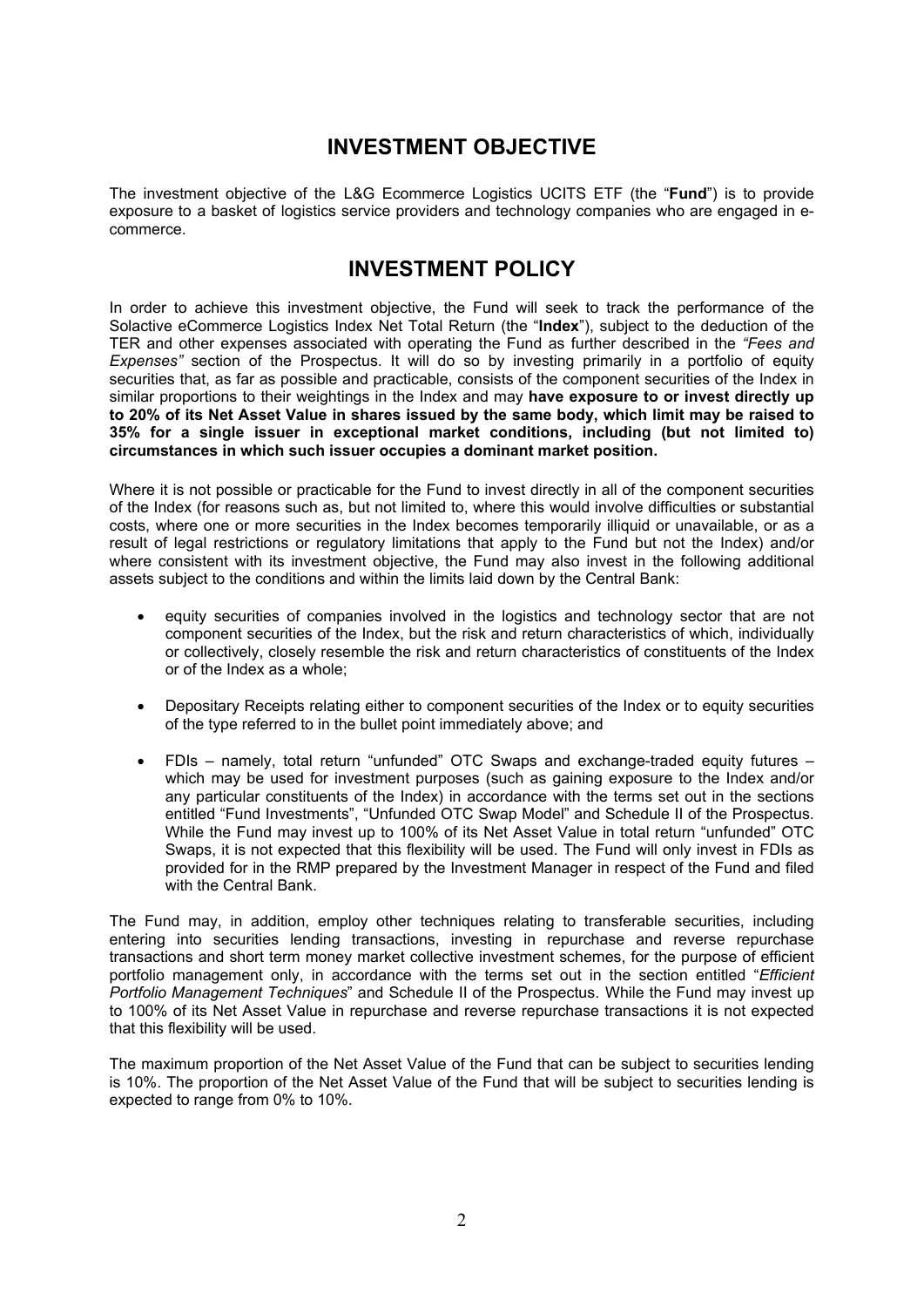### **TRACKING ERROR**

The estimated anticipated (ex-ante) tracking error for the Fund in normal market conditions is 0.45% (annualised), which is the anticipated volatility of the difference between the return of the Fund's portfolio and the return of the Index. Investors are specifically referred to the section headed "Tracking error" in the Prospectus.

### **TAXONOMY**

The investments underlying the Fund do not take into account the EU criteria for environmentally sustainable economic activities.

### **INDEX DESCRIPTION**

The Index is designed to provide exposure to publically traded companies that provide logistics services or technology solutions to logistic service providers in connection with "ecommerce" (i.e. the buying and selling of goods over the internet).

The constituents of the Index are selected and weighted according to the step-by-step construction process described below. The Index is constructed primarily by reference to stocks of companies offering specific types of e-commerce related services that meet certain size and liquidity requirements.

The Index is administered and calculated by Solactive AG (the "**Index Administrator**").

#### *Determination of the Index Universe*

Companies whose securities are eligible for inclusion in the Index Universe are determined by the Index Administrator in accordance with the process described in the Index methodology, which is available at the following web address: <https://www.solactive.com/indices/?se=1&index=DE000SLA33G2>

- 1. To be eligible for inclusion in the Index, a security (each an "**Eligible Security**") must have:
	- 1.1. its primary listing on one of the global stock exchanges listed in Annex A of the Index methodology;
	- 1.2. a minimum free-float adjusted market capitalisation of USD 200 million, unless such security is an existing constituent of the Index. However, if a security is an existing constituent of the Index, the relevant company must have a minimum free float adjusted market capitalisation of USD 150 million to be selected for inclusion. "Free-float adjusted market capitalisation" is a measure of the total market value of the proportion of a company's shares that are publically traded (i.e. "floating") in the stock market as opposed to locked-in shares held by promoters, company officers, controlling-interest investors, or government authorities; and
	- 1.3. a minimum three-month average daily value traded of USD 1,000,000.
- 2. Each Eligible Security shall be deemed to be an Index constituent (an "**Index Constituent**"), if, in respect of such Eligible Security:
	- 2.1. the company is a logistics service provider or technology company engaged in ecommerce;
	- 2.2. the company is not classified as a last mile provider, which is a company that delivers goods from a fulfillment centre to the end customer; and
	- 2.3. the company is classified as such service provider, as described in the index methodology document, including but not limited to: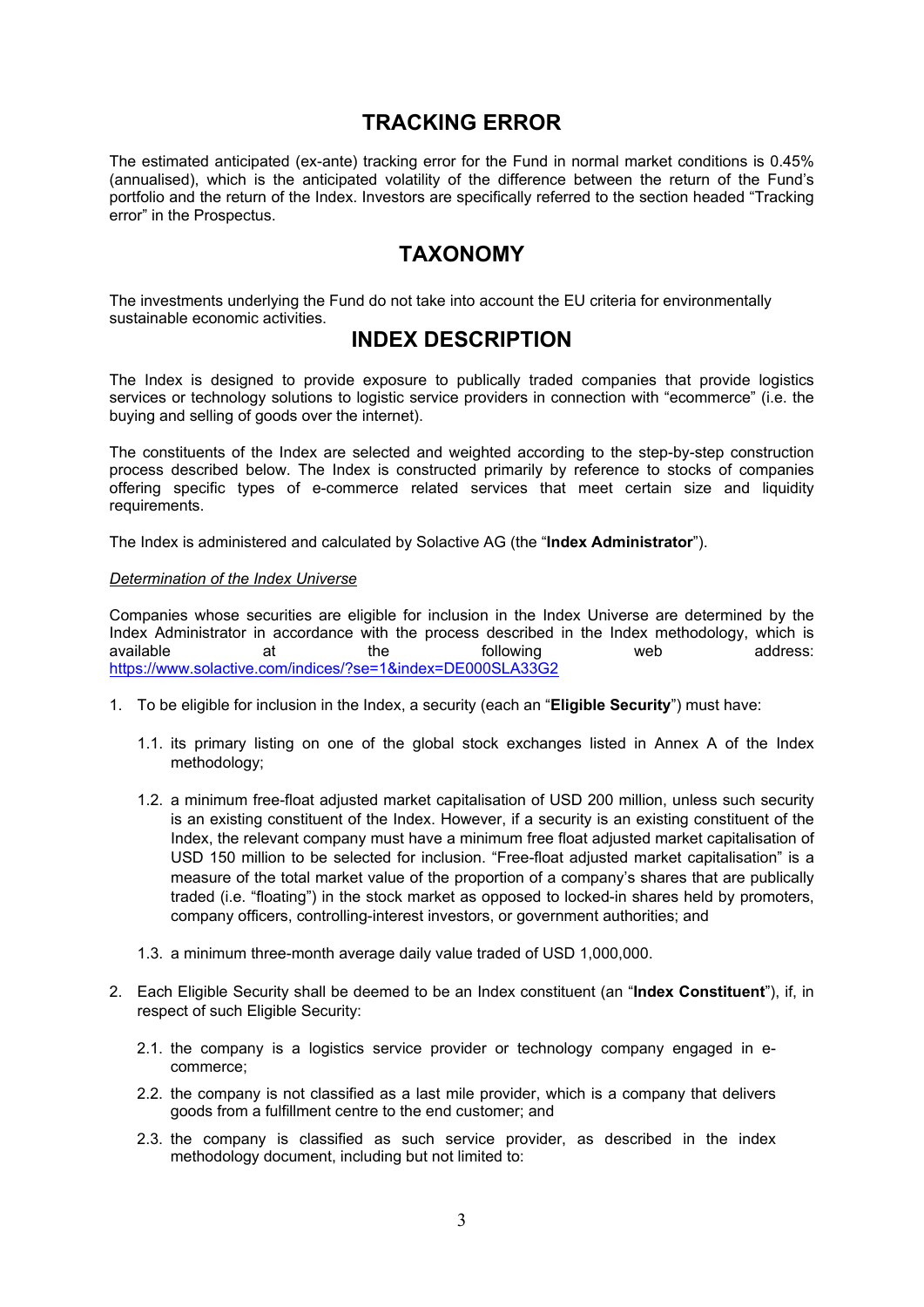- 2.3.1.fulfillment providers: companies offering fulfillment complete orders on behalf of businesses selling products;
- 2.3.2.fulfillment and last mile providers: companies that offer both fulfillment and last mile services;
- 2.3.3.warehouse providers: companies that provide warehousing facilities for companies engaged in e-commerce; or
- 2.3.4.technology providers: companies that provide software and related solutions for the e-commerce logistics industry.

#### *Weighting allocation*

All securities that are included in the final Index selection are equally weighted within the Index.

#### Net Total Return

Total return indices measure the market performance, including price performance and income from regular cash distributions (cash dividends or capital repayments). This income is treated as being reinvested in the Index and thus makes up part of the total index performance. The Index is a *net* total return index which means that cash dividends declared by Index constituents are reinvested in the Index net of withholding tax at the rates (depending on the country of domicile of the Index constituent) set out in the *"Withholding Tax Rates"* table available at: [https://www.solactive.com/news/documents/.](https://www.solactive.com/news/documents/)

#### Rebalancing Frequency

The Index Universe shall be determined on an annual basis in April.

Whilst the Index Universe is determined on an annual basis in April, the Index itself shall be reconstituted semi-annually in April and October in accordance with the full selection and weighting parameters described above. At the time of each semi-annual reconstitution of the Index, it is possible that additional companies not presently represented in the Index will be added, or that one or more companies presently represented will be removed.

In addition to the semi-annual reconstitutions of the Index, the weights of the individual constituents of the Index are assessed on a monthly basis. If the weight of an individual security exceeds 15% of the Index at the monthly assessment date, the Index shall be re-weighted in accordance with the above with the result that all component securities are again equally weighted within the Index. If none of the component securities has a weight exceeding 15%, then no re-weighting shall be made.

Investors should note that the respective weights of each of the constituents of the Index are expected to fluctuate in-between the monthly re-weightings and/or semi-annual reconstitutions of the Index.

#### Further Information

The information set out above is a summary of the principal features of the Index and does not purport to be an exhaustive description. Further information with respect to the component selection criteria, calculation and rebalancing methodology and treatment of corporate events can be found in the *"Index Methodology" - Solactive eCommerce Logistics Index"* which (as of the date of this Fund Supplement) is available, along with the constituents and weightings of the Index and various other informational materials, at: <https://www.solactive.com/indices/?se=1&index=DE000SLA33G2>

|                                              | <b>ISIN</b>  | <b>Bloomberg</b> | <b>Reuters</b> |
|----------------------------------------------|--------------|------------------|----------------|
| Index<br>Solactive eCommerce Logistics Index |              |                  |                |
| Net Total Return                             | DE000SLA33G2 | SOLECOM          | .SOLECOM       |

As at the date of this Fund Supplement, Solactive AG (the Index Provider) is listed as a registered benchmarks administrator in the Benchmarks Regulation Register.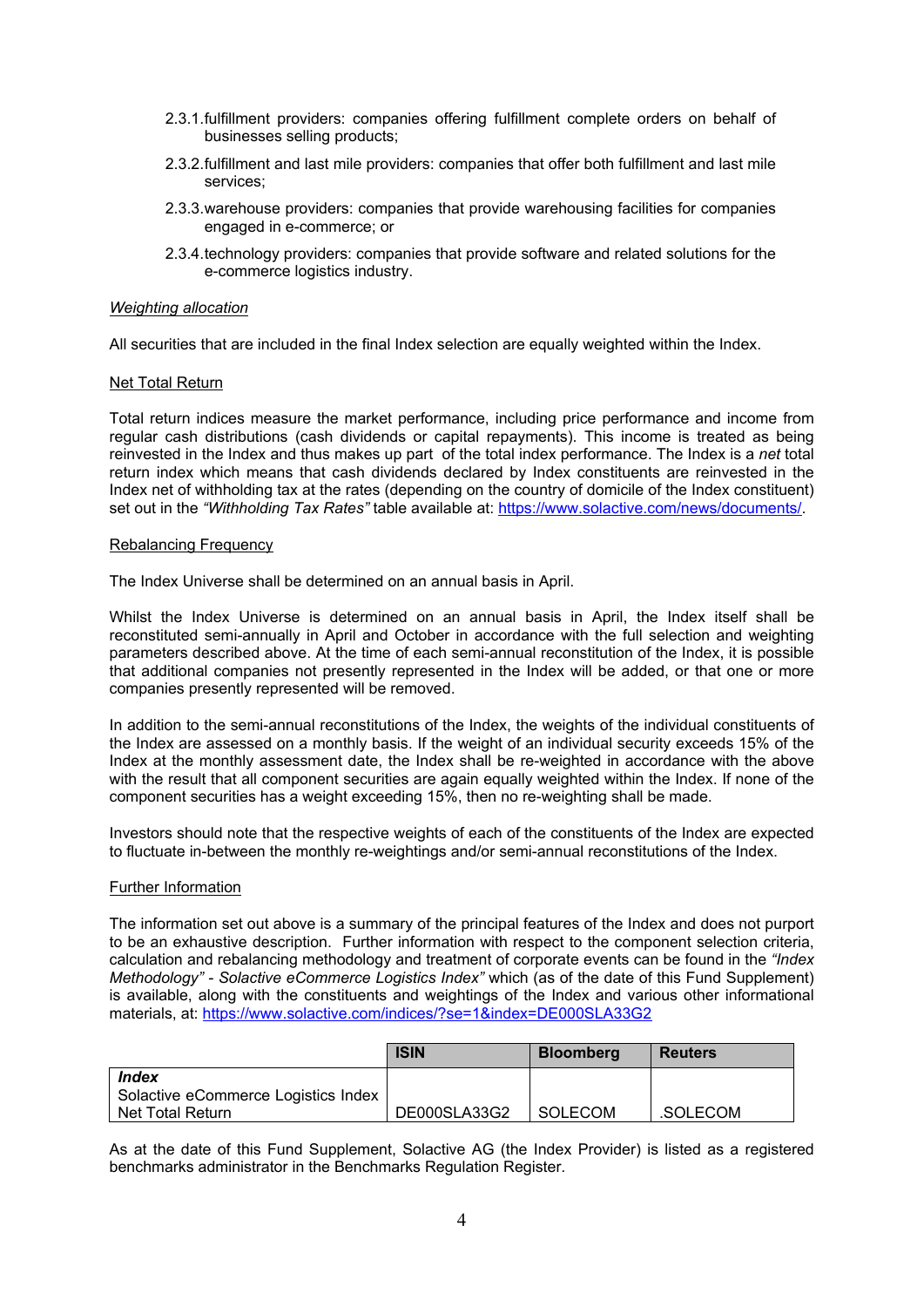#### Portfolio Composition

The portfolio of Investments held by the Fund is available daily at [www.lgim.com](http://www.lgim.com/)

### **PROFILE OF A TYPICAL INVESTOR**

Only Authorised Participants may purchase ETF Shares in the Fund directly from the Company. All other investors may acquire or purchase ETF Shares only through the secondary market.

It is expected that investors in the Fund will be informed investors who have taken professional advice and who understand (and are able to bear) the risk of losing their investment and who can accept the levels of risks associated with investing in global equity markets, in particular in logistics service providers and technology companies who are engaged in e-commerce.

### **RISK MANAGEMENT**

The Fund's global exposure, being the incremental exposure and leverage generated by the Fund through its use of FDI, shall be calculated on at least a daily basis using the commitment approach and, in accordance with the requirements of the Central Bank, may at no time exceed 100% of the Fund's Net Asset Value. As noted in the "*Investment Policy"* section above, the Fund's use of FDI is an ancillary element of the investment policy in that it is an alternative means of gaining exposure to the Index, or one or more of the constituents of the Index, in circumstances where direct investment in the constituents of the Index is not possible, practicable or desirable. Regardless of whether exposure to the underlying constituents is obtained by direct investment in the constituents, or by gaining exposure to the constituents through the use of FDI, the same notional value shall be committed to the investment by the Fund. Accordingly, it is not expected that the Fund will be leveraged.

### **RISK FACTORS**

Investors are specifically referred both to the section headed *"Risk Factors"* and to Schedule II in the Prospectus and should consider the following risk factors prior to investing in the Fund.

- 1. An investment in the Fund exposes an investor to the market risks associated with fluctuations in the Index and the value of securities comprised in the Index. The value of the Index can increase as well as decrease and the value of an investment will fluctuate accordingly. Investors can lose all of the capital invested in the Fund.
- 2. The Fund invests primarily in the equity securities of companies that provide logistics services or technology solutions to logistic service providers in connection with ecommerce. Accordingly, the Fund is particularly sensitive to risks relating to such companies. In particular, changes in business cycles and a general reduction in consumer spending as a result of recession or other economic factors could lead to a decline in the revenues of logistics service providers and companies providing technology solutions to logistics service providers. Further, each company may derive some or a substantial portion of its revenues from business segments that may be unrelated to logistics services and/or technology solutions provided to logistic service providers in connection with ecommerce. As a result, such companies shall also be subject to risks that are typically associated with such other business segments. All of the foregoing may lead to a decline in the value of such companies as represented within the Index and owned by the Fund.
- 3. The Index is typically comprised of a mix of micro, small, mid and large cap companies. The terms "micro cap", "small cap", "mid cap" and "large cap" refer to the "market capitalisation" of a company's shares which is a measure of the total market value of a company's shares. Micro cap, small cap and mid cap companies may be more vulnerable to adverse business or economic events than large cap companies which are typically larger, more established companies. In particular, micro cap, small cap and mid cap companies generally trade in lower volumes, are often more vulnerable to market volatility and are subject to greater and more unpredictable price changes than large cap stocks or the stock market as a whole.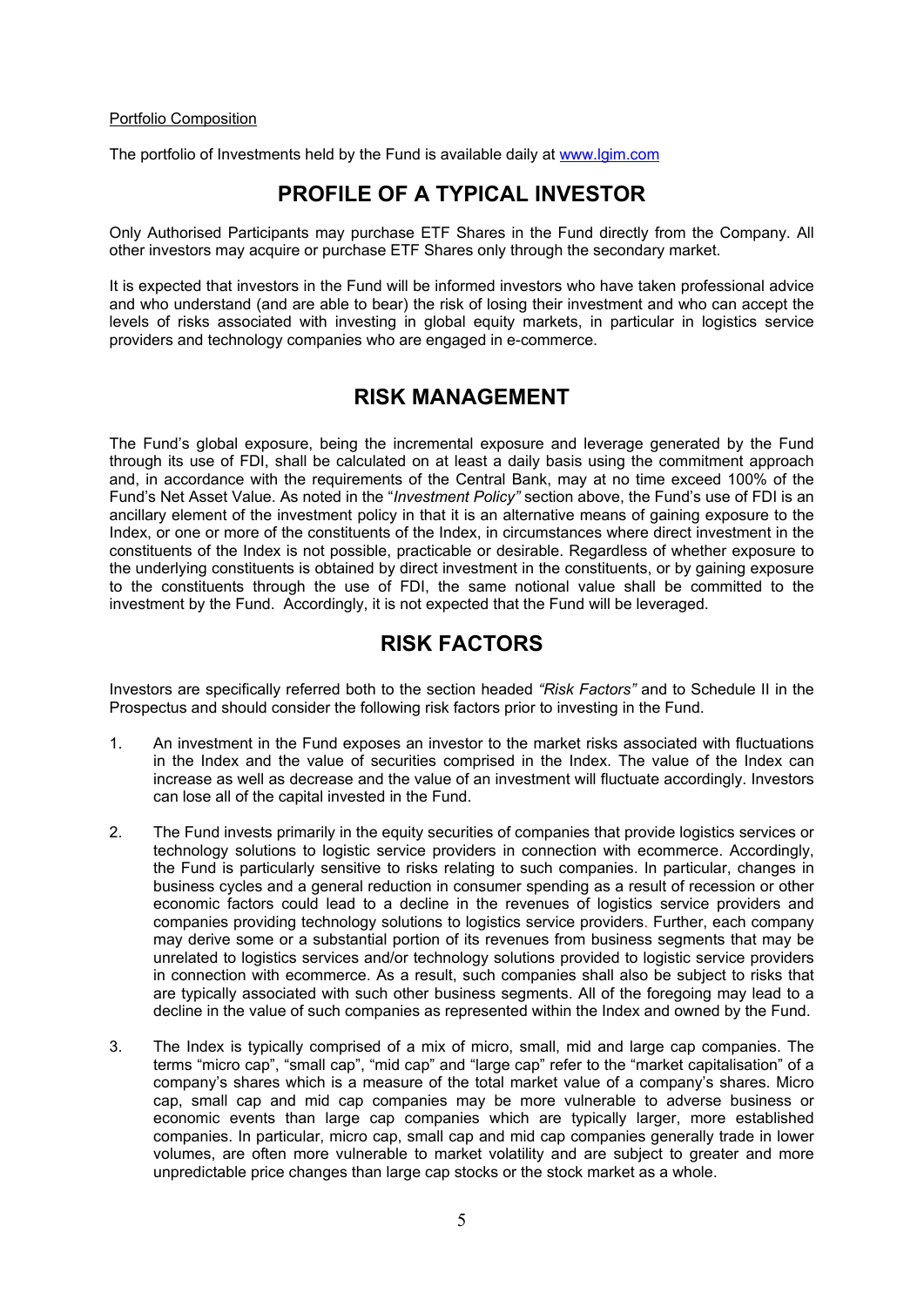## **THE SHARES**

As at the date of this Fund Supplement, the Fund only has a single class of Shares which are ETF Shares as detailed in the table below. Additional classes of Shares may be added in the future in accordance with the requirements of the Central Bank.

Shares are freely transferable subject to and in accordance with the provisions of the Articles and as set out in the Prospectus.

As with other Irish companies limited by shares, the Company is required to maintain a register of Shareholders. ETF Shares will be held by the Common Depository's Nominee (as registered holder) in registered form. Only persons appearing on the register of Shareholders (i.e. the Common Depository's Nominee) will be a Shareholder. Fractional Shares will not be issued. No temporary documents of title or Share certificates will be issued (save for the Global Share Certificate, as set out in the Prospectus). A trade confirmation will be sent by the Administrator to the Authorised Participants.

| <b>Share Class</b>          | <b>Share Class</b><br>Type | <b>Minimum Subscription /</b><br><b>Redemption Amount</b> | <b>TER*</b> | <b>Dividend</b><br>policy |
|-----------------------------|----------------------------|-----------------------------------------------------------|-------------|---------------------------|
| <b>USD Accumulating ETF</b> | ETF<br><b>Shares</b>       | 50,000 Shares                                             | 0.49%       | N/A                       |

*\*Expressed as a % per annum of the Net Asset Value of the Share class.* 

## **STOCK EXCHANGE LISTINGS**

As at the date of this Fund Supplement, the following classes of ETF Shares have been admitted to trading on the stock exchanges listed below. Applications for the admission to additional stock exchanges of existing and new classes of ETF Shares may be made from time to time.

| <b>Share Class</b>             | <b>Share</b><br><b>Class</b><br><b>Type</b> | <b>Listing Exchange</b>      | Listing<br>Currency | <b>ISIN</b>  | <b>Bloomberg</b><br>code | <b>Reuters code</b> |
|--------------------------------|---------------------------------------------|------------------------------|---------------------|--------------|--------------------------|---------------------|
| USD Accumulating<br><b>ETF</b> | <b>ETF</b><br><b>Shares</b>                 | London Stock<br>Exchange     | <b>USD</b>          | IE00BF0M6N54 | <b>ECOM LN</b>           | <b>GEECOM.L</b>     |
|                                |                                             | London Stock<br>Exchange     | <b>GBX</b>          | IE00BF0M6N54 | ECOG LN                  | GEECOG.L            |
|                                |                                             | Borsa Italiana               | <b>EUR</b>          | IE00BF0M6N54 | <b>ECOM IM</b>           | ECECOM.MI           |
|                                |                                             | Deutshe Börse                | <b>EUR</b>          | IE00BF0M6N54 | <b>ETLH GY</b>           | ETLH.DE             |
|                                |                                             | <b>NYSE Euronext</b>         | <b>EUR</b>          | IE00BF0M6N54 | <b>ECOM NA</b>           | GOECOM.AS           |
|                                |                                             | <b>SIX Swiss</b><br>Exchange | <b>CHF</b>          | IE00BF0M6N54 | <b>ECOM SW</b>           | ECOM.S              |

# **DEALING PROCEDURES**

The procedures for subscribing for and redeeming of Shares are outlined in the Prospectus. Subscriptions and redemptions in the Fund may be in cash or, where agreed with the Manager or its delegate, on an *in specie* basis.

Shares may be subscribed for in the manner set out in the Prospectus under the heading *"Subscriptions"*, beginning on page 55.

Shares in the Fund may be redeemed as described in the Prospectus under the heading *"Redemptions"* beginning on page 63.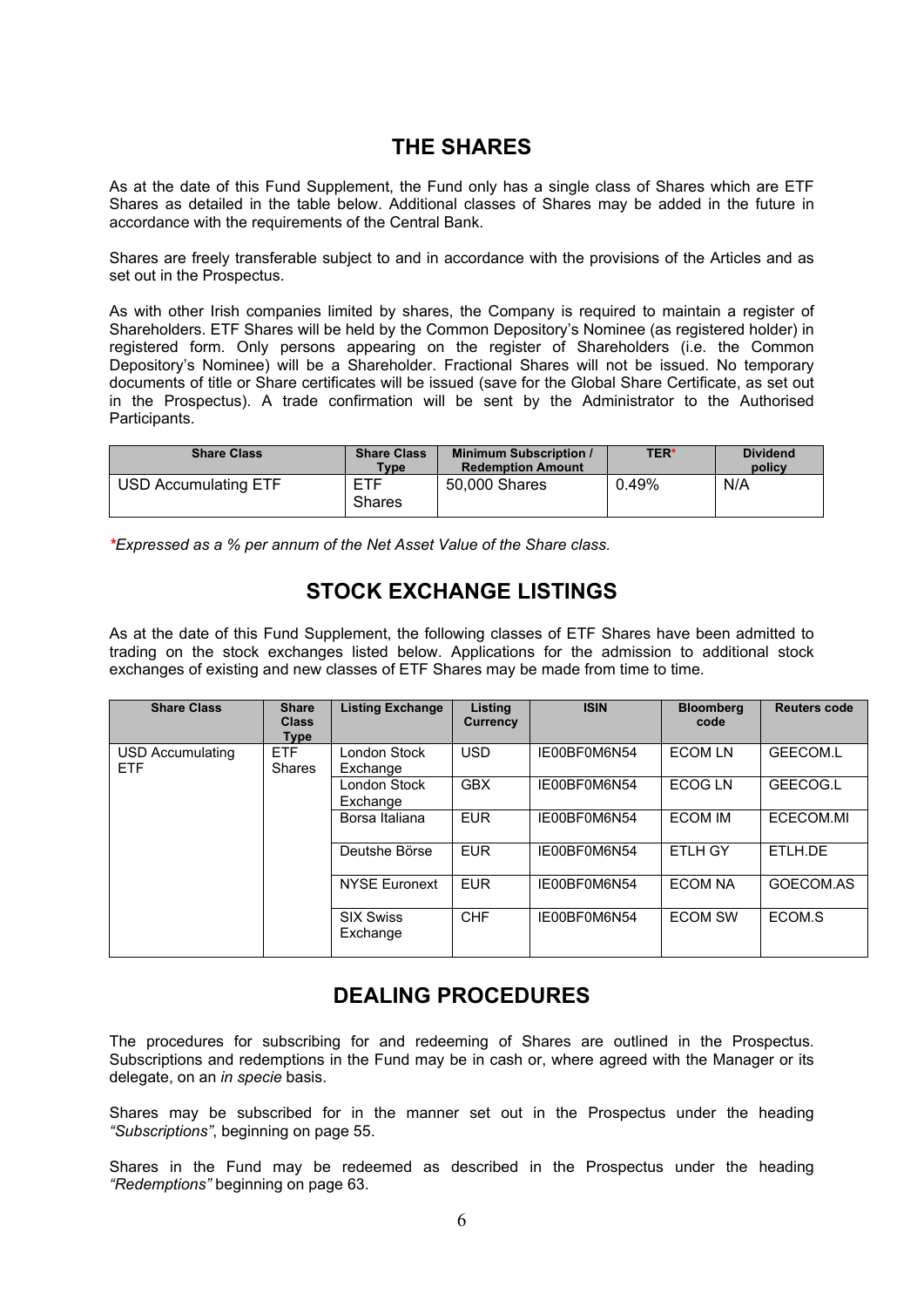In the context of each application for subscription for or redemption of Shares, the Manager (or its appointed delegate) shall have sole discretion as to whether Duties and Charges are charged as a fixed amount or charged to match the exact cost to the Company of purchasing or selling the relevant underlying Investments. Where Duties and Charges are charged as a fixed amount, such fixed amount shall not exceed 5% of Net Asset Value of Shares being applied for or redeemed.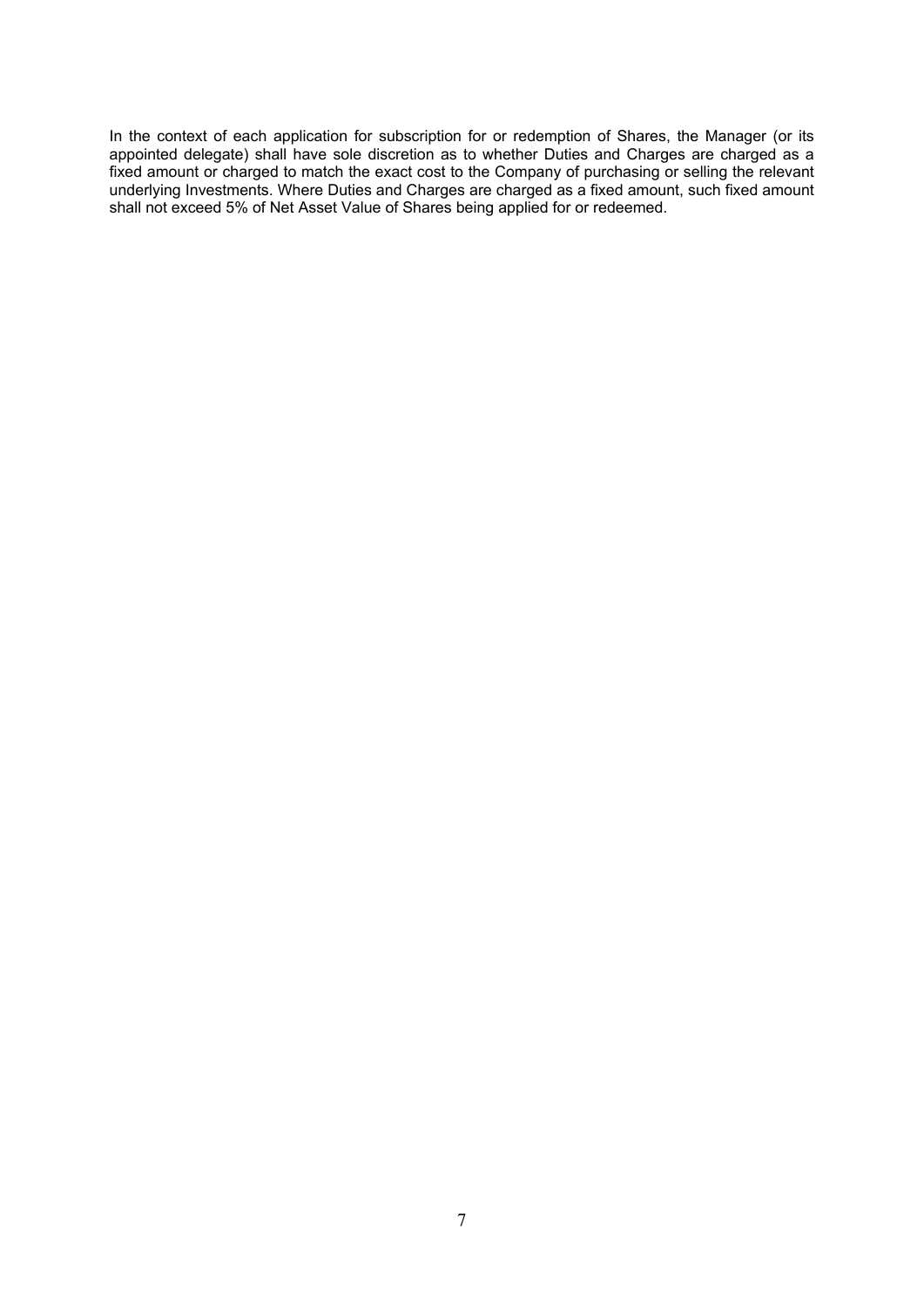# **DEALING INFORMATION**

| <b>Base Currency</b>              | <b>USD</b>                                                                                                                                                                                                                                                                                                                                                                                                                                                                                                                                                                                                      |
|-----------------------------------|-----------------------------------------------------------------------------------------------------------------------------------------------------------------------------------------------------------------------------------------------------------------------------------------------------------------------------------------------------------------------------------------------------------------------------------------------------------------------------------------------------------------------------------------------------------------------------------------------------------------|
| <b>Dealing Currency</b>           | The dealing currency for each class of Shares is the currency of<br>denomination of the relevant class of Shares.                                                                                                                                                                                                                                                                                                                                                                                                                                                                                               |
| <b>Business Day</b>               | A day on which banks and markets and exchanges are open for business in<br>the United Kingdom.                                                                                                                                                                                                                                                                                                                                                                                                                                                                                                                  |
| Dealing Day                       | An Index Publication Day and a day on which no Significant Markets are<br>closed for business or such Business Day(s) as the Directors may from time<br>to time determine (subject to advance Shareholder notice) for dealings in the<br>Fund provided always that there shall be at least one Dealing Day each<br>fortnight. The Promoter maintains an online "Dealing Day Calendar" at:<br>www.lgim.com, where advance notice of all expected Dealing Days for the<br>Fund is published on an ongoing basis. The Dealing Day Calendar is also<br>available on request from the Manager and from the Promoter. |
| <b>Dealing Deadline</b>           | The cut-off time in respect of any Dealing Day for receipt of applications for<br>subscriptions and redemptions in the Fund as shall be set out on<br>www.lgim.com, which information shall be kept up to date.                                                                                                                                                                                                                                                                                                                                                                                                 |
| Minimum<br>Subscription<br>Amount | Please refer to the table contained in the section above entitled "The Shares".                                                                                                                                                                                                                                                                                                                                                                                                                                                                                                                                 |
| Minimum<br>Redemption<br>Amount   | Please refer to the table contained in the section above entitled "The Shares".                                                                                                                                                                                                                                                                                                                                                                                                                                                                                                                                 |
| <b>Settlement Time</b>            | Settlement of subscriptions shall generally occur within two Business Days<br>after the relevant Dealing Day (unless otherwise agreed with the Manager or<br>its delegate).                                                                                                                                                                                                                                                                                                                                                                                                                                     |
|                                   | Settlement of redemptions shall generally occur within two Business Days<br>after the relevant Dealing Day (unless otherwise agreed with the Manager or<br>its delegate).                                                                                                                                                                                                                                                                                                                                                                                                                                       |
| Valuation                         | The Valuation Point is the time at which the value of the Index is determined.                                                                                                                                                                                                                                                                                                                                                                                                                                                                                                                                  |
|                                   | Investments of the Fund which are listed or traded on a Regulated Market for<br>which quotations are readily available shall, subject to the provisions of the<br>Articles, be valued at the last traded price.                                                                                                                                                                                                                                                                                                                                                                                                 |
| TER.                              | Please refer to the table contained in the section above entitled "The Shares"<br>for the TER applicable to each Share class.                                                                                                                                                                                                                                                                                                                                                                                                                                                                                   |
|                                   | Brokerage and extraordinary expenses are excluded from the TER figure -<br>see section entitled "Fees and Expenses" on page 72 of the Prospectus.                                                                                                                                                                                                                                                                                                                                                                                                                                                               |
|                                   | Fees and expenses relating to the establishment of the Fund are borne by<br>the Manager.                                                                                                                                                                                                                                                                                                                                                                                                                                                                                                                        |